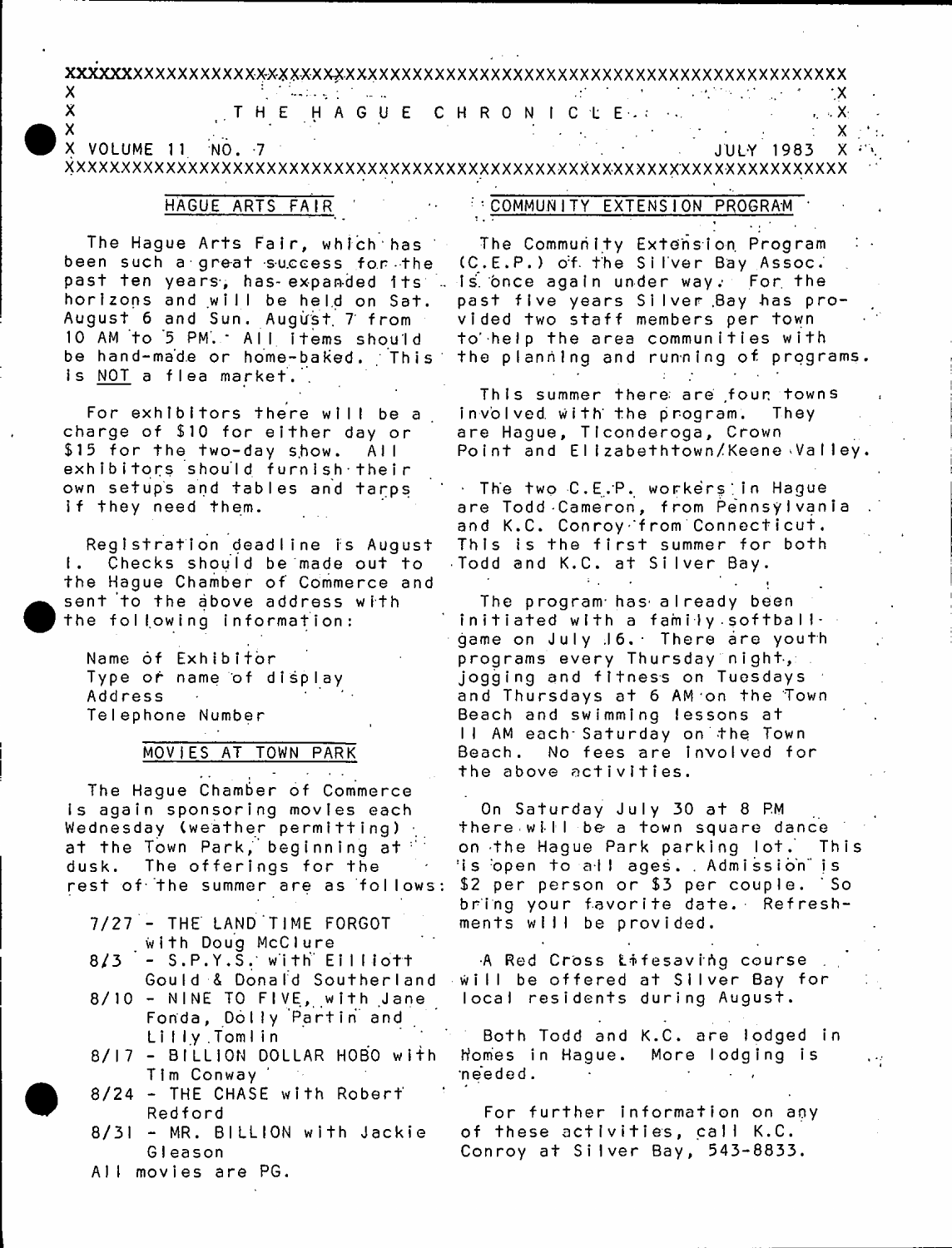TICONDEROGA FESTIVAL GUILD has a program of music, popular, classical, blue grass and gospel. SCHEDULE: July 23, 8 PM McLAIN FAMILY BAND; August 3, 6:30 PM EMPIRE STATE BALLET; August 7, 7:30 PM at Silver Bay Auditorium, the GREGG SMITH-SINGERS"arid ADIRONDACK CHAMBER ORCHESTRA; August 13, 7:30 PM SWEET SPIRIT,  $($  C  $\circ$  n  $t$  emporary and  $\circ$  G  $\circ$  s pelds  $\circ$  ; August 20, 8 PM SIDE BY SIDE by SONDHEIM (Cabaret)... . . . . . .

The August 7 concert at Silver. Bey will honor the memory of the  $\mathsf{late}\ \mathsf{J.}\ \mathsf{Stanford}\ \mathsf{Smith}\ \mathsf{long-time}\ \mathsf{I}$ summer resident of Friends- Point, who helped encourage the idea of The Music Festival of Two Lakes. All other evening concerts will be held on the Ti Village Green. In case of rain the concerts, will be held at the Middle School. Auditorium.

FREE FOR THE KIDS - July 20 Aesop's Fables by the-Gregg Smith Singers; July 27 George Ward and "The Broken String . Band"; August 4 The Empire State Ballet Children's Performance; August 12 Gary Arvedon, Mime performance with costumes and props. Most children's performances will take place at the Middle School from 10 to 11 AM.

For information call 585-2244 or the Hague Chamber of Commerce.

#### GARDEN CLUB FLOWER SHOW

i

The Carillon Garden Club will hold its third standard flower show on August 11 at the Unit ed Methodist Church in Ticonderoga.  $Time - 2:00 to 8:00 PM.$ 

The theme for this year's show is "Celebration in Bloom." Arrangements will.depict the various holidays of the year. The public is cordially invited to attend. Judging will take place prior to 2:00;PM.

# 医异常性关节的 SCHOOL BOARD

At the recent election in the Ticonderoga School District, the school budget was approved by a vote of 470 to 221. Mr. John Herbert, Mr. Bob Dedrick and Mr. James Donovan all won seats on the School Board.

#### SPECIAL SCHOOL; DISTRICT MEETING

The Board of Education of Ticonderoga Central School District is holding a special district meeting of the qualified voters of the district at the High School on Aug. 17 to vote on the following  $\alpha$  proposition:  $\alpha$ 

 $RESOLVED, that the Board of$ Education of Ticonderoga Central School District is authorized to transfer the water and sewer lines now servicing its Elementary and Middle School and the easements over lands of others which are used, by these lines for no consideration to a Water and Sewer district to be established by the Town of Ticonderoga provided the said district is.established within one year of the date of this referendum.

Polls will be open between 2 PM and 8 PM.

#### SILVER BAY EMPS PRODUCTION

HMS Pinafore will be the play which the EMPS will produce for their guests and the general public on August  $18$ , 19 and  $20$ . The Friday night performance will be for the benefit of the Hague Fire Department. Tickets may be purchased from any member of the Fire Department or at the door.

\* \* \* \* \* \* \* \* \* a - \* \* \* \* \* \* \* \* \* \* \* \* \* \* \* \* - *C H I L D R E N •S STORY HOUR is being .held each Wednesday from* 7 *to 8 PM at the Black Watch Library in Ticonderoga*.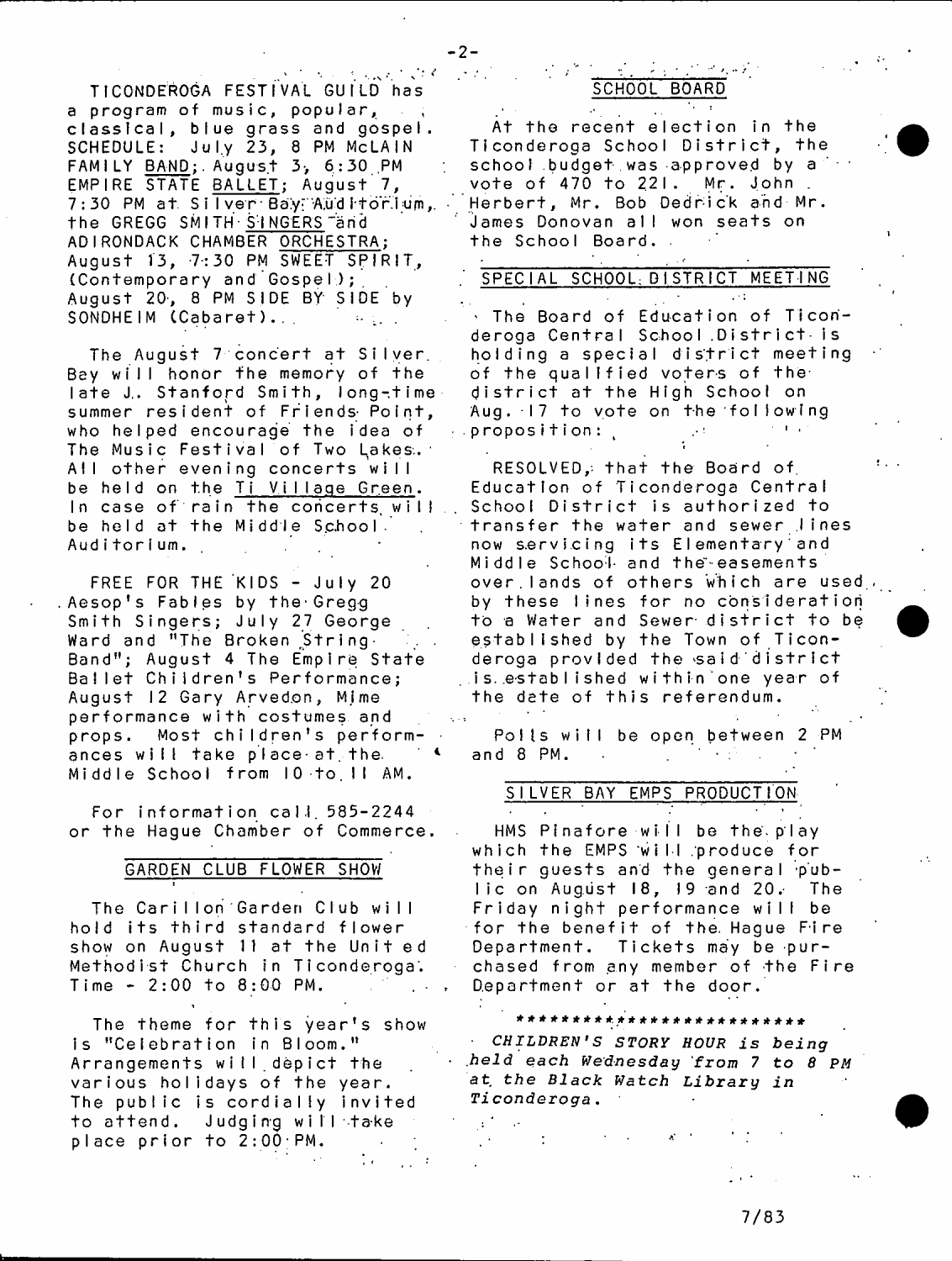## TOWN BOARD

 $\bullet$ <sub>f</sub>  $\pm$  A letter from the Regional Traffic Board to Bob Patchett was read. They agreed with him that the shortest route to Hague from the Northway is by using exit 24 for north-bound traffic. Rt. 87 will be so marked.

. The State Board of Equalization and Assessment has established Hague's final equalization rate for this tax year at 50.02\$.' Last year's rate was 50.36\$; The final rate is the same as the proposed rate; all inequities presented by Hague's committee on, assessment equalization rates were denied.

Supervisor Bolton reported that the Sheriff's Patrol will be in Hague at least once on each of the three daily tours.

#### ZONING BOARD - PUBLIC HEARINGS

July 28 at 8 PM the Zoning Board of Appeals will hold a Public Hearing on the request' of Anita and George Quinones to erect a screening fence behind the guard' rall on their lake shore lot north of Indian Kettles on Rt. 9N. The lot is not deep enough<sup>«</sup>to provide the required 50' set-back from the shore for a structure.

The Board will also consider the request of Jay Reynolds to sell a 200' shoreline lot, just south of the Indian Kettles, which is less than I.I acres as is required in a TR-I zone.

#### PLANNING BOARD 7/7/83

The proposed minor sub-division of Shirley S. Smith to sub-divide land located on the New Hague Rd. (sec. 4,  $Block$  ),  $Lot$  5) was granted.

 $\begin{array}{c} \bullet \\ \bullet \\ \bullet \\ \bullet \\ \bullet \\ \bullet \\ \bullet \\ \bullet \\ \bullet \end{array}$ The APA denied the alternate santation system proposed by Mr. & Mrs. Stockholm, Friends Point. A revision of the project is underway. Holding tanks have been installed.

i

# ZONING BOARD OF APPEALS 6/23:

The request for a variation  $e^{i\phi}$  of  $\phi'$ J im Ward to open an ice-cream par- J ' lor on his property on Rt. 8, 'zoned <sup>7</sup> Open Countryside, was granted by the Zoning Board'of Appeajs with *' ^* the following conditions:" all  $\mathbf{1}$ parking.off the road, sanitation  $\cdot$   $\cdot$ facilities meet NYS Health Dept.  $\hat{\mathbf{r}}$ requiations, and driveway between  $\mathbf{r}$  : house and barn be blocked. A petition by Middletons, Scripture, Hall and Blairs opposed the granting of the variance.

#### LGA ANNUAL MEETING

The 98th Annual Meeting of the Lake George Association was held in Bolton Landing on 7/16/83. Officers'elected for one year terms were: John K. Ryder, President; Lucas P. Hart, Peter Van Dyke and Robert Holmes, Vice-Presidents; Alison Craig, Secretary; and Robert L. Edwards, Treasurer. i ...

James D. Corbett reported that The LGA Fund has received contributions totaling \$550,430 to date, but because of lower interest rates, \$750,000 is now needed to . supply sufficient income for the water quality monitoring program being done by the Fresh Water Institute. The results of the first three years of study will be released by the end of this year.

Arthur A. Anisansel of Friends Point was congratulated for being the individual who was responsible. for acquiring the greatest number of new memberships in the Lake., George Association this past year. The goal of the LGA is to have  $300^\circ$ new members this year. Membership yearly dues are as follows:  $\text{ind} \mathbb{H}^2$ vidual, \$15; Family, \$20; Patron,  $[\,\,z\,]$ \$50; Guarantor, Business/Corpora- i.i. tion; \$,100. . Checks should be made out to:. The Lake George Association and marked "Membership". Mail v to: The LGA, Lake George, NY 12845.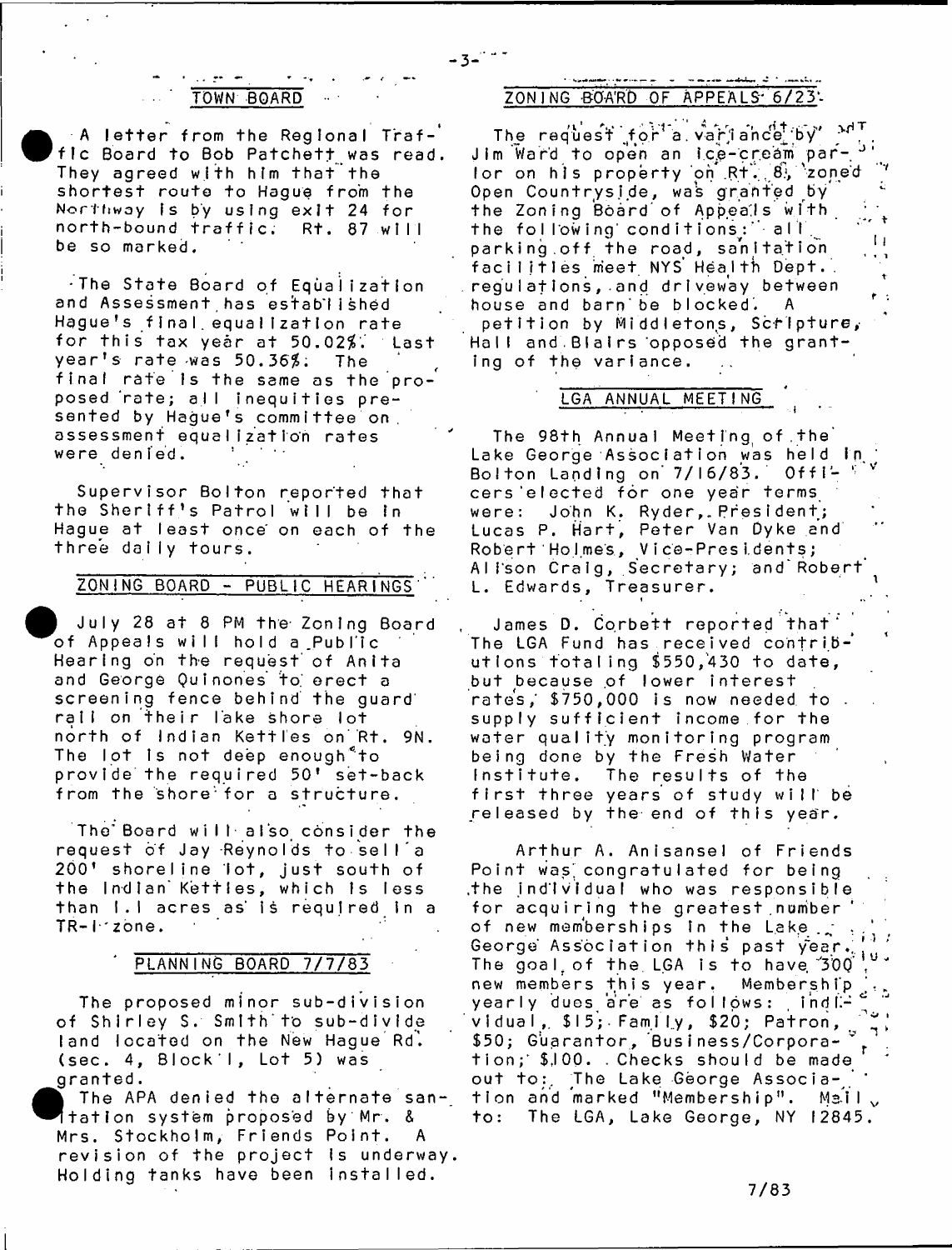#### WEATHER AND-GARDENING

The weather patterns for June did a most welcome about face from what May presented to us. June 10 saw the temperature dip to 28<sup>0</sup> damaging many newly transplanted tomato and pepper plants. Then the temperature rose to a torrid 96° and 98° which lasted nearly two weeks. "It's about time", some of our vacationers were heard to say. A safe vacation is a happy one – be careful and have fun.

We seem to have an infestation of Colorado potato' beetles this year. I have tried several conventional methods of control without too much success. The Ag. Extension Service has suggested over a period of time some insects build up a certain immunity to a much used product. It was suggested we .try a new product called Pydrin for effective control

Peppers, sweet corn and cucumbers should be side dressed lightly now with a IO-10-10 fertilizer. Mulching tomato plants with lawn rakings and leaves will help hold moisture for juicier, plump fruit.

The tops of onions can be broken over at this time: It prevents tops from going to seed and lets all the nutrients go to growing Iarger onions.

Happy Gardening...Fran Waters

#### VETERANS ADMINISTRATION

Mr. Fiore, director of Warren County Veterans' Service Agency will not be available for counseling In Hague on Thursday July 21. He will resume counseling on Thursday J u I y. 2 8.

Mr. Fiore has announced that disabled veterans are eligible to. receive an "Access Pass" providing free use of state parks, historic sites and recreational facilities.- Applications should be mailed to Access Pass, State Parks, Albany NY 12238.

## HAGUE HISTORICAL SOCIETY

The following officers were elected at the June meeting of the\* Hague Historical Society: President - Rev. Barton Van Viiet 'Secretary - Billie DeGraff  $\mathbf{C}(\mathbf{q})$ Treasurer - Florence Fitzgerald

Laura Meade will serve on the Program Commmittee..

A change in day and time of meeting is being considered and suggestions for the annual fall trip were discussed. A day at HILDEAN the former estate of Abraham Lincoln's son, Todd, near Manchester, VT, was proposed by E. H. Crabbs and endorsed by other members present (more than 30), Also, nearby is the Southern VT Art Center... Time and car arrangements will be announced.

A delightful talk and slide show of old Hague and environs was given by Dorothy Backus Offensend as part of her presentation. of THE SEXTON BOAT BUILDERS OF HAGUE. She is descended from the Sextons and researched their history going back to.thier first settlement in Friends Point and on through their various successful boat-works in several generations. She credited Clifton West for his help with much of the source material. During her talk she discovered that Captain Charles Henderson was able to identify many of the scenes and people, recalling personalities and events and the very boats from his growing up in the summers in Hague. Dolly Kennedy, Ursula Montbriand, Mig Broderick, Ed Crabbs, the Hannas and others also were adding their reminiscences. Mrs. Offensend inscribed copies of her book which may still be purchased at .The Bookmark in Ti...BDG

\*\*\*\*###\*####\*\*################# There is a Chronicle of Hague *Whose news is really not vague It's actually the latest And the writers the greatest I'm honestly not p u l ling your 1 e g* . ...*G* . *Kuenzel*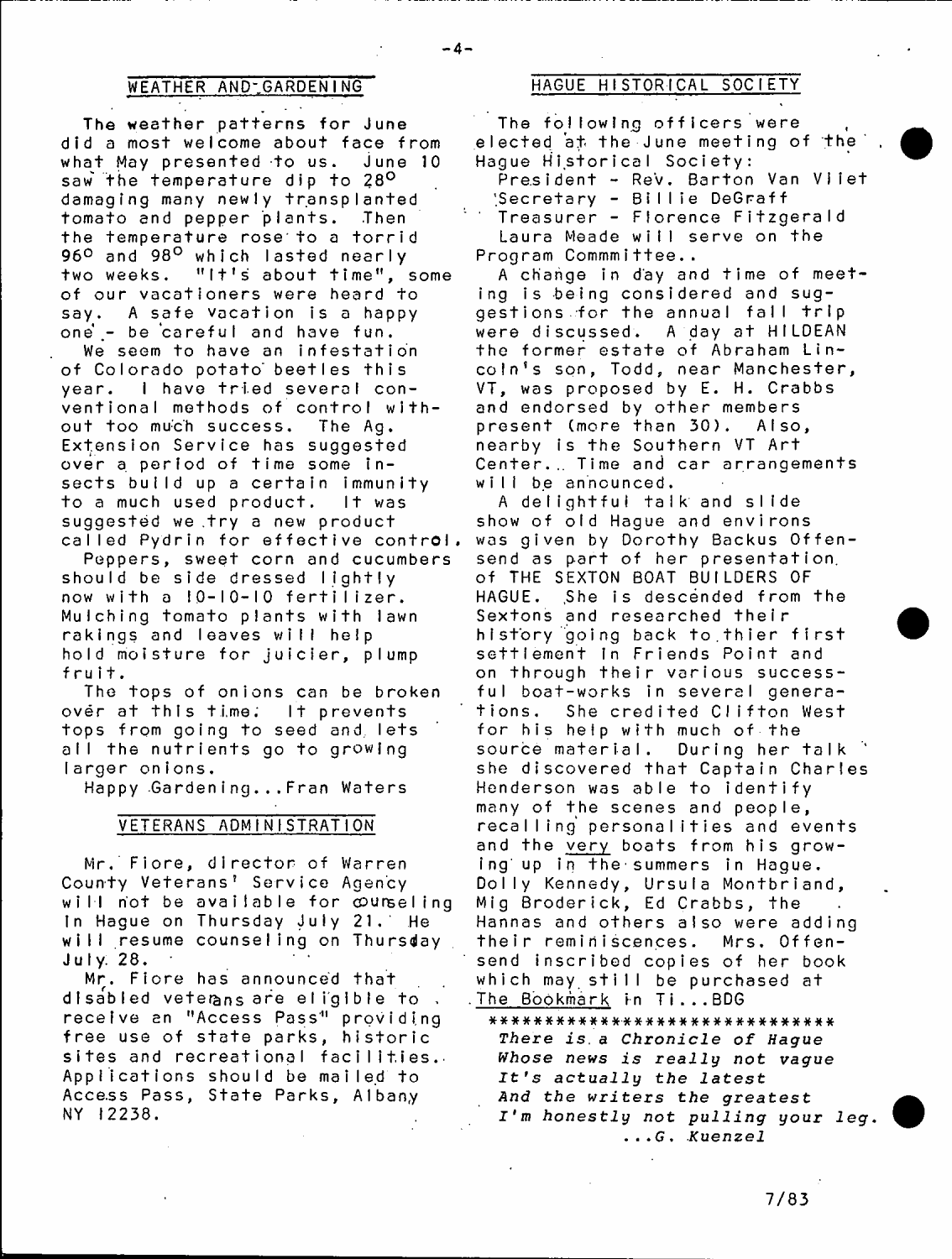#### **VIEWPOINT**

**•** I would like to express my per sonal feelings about- the Hague Town Park and Beach. In discussions with other members of the Town Board I sense that they feel pretty much'the same way.

I believe that Hague has the most beautiful park and beach on Lake George, and probably one of the nicest anywhere around.. The Town Council has tried to keep it that way, over the years and in so doing has passed some rather unpopular ordinances. Forbidding dogs to run in the park or swim at the beach is one of them. Forbidding the use of alcoholic beverages in the park is another.  $\vert$ , believe most people can see the reasoning behind these ordinances. However, the one we seem to have the most trouble with is the ordinance against throwing frisbies, footballs, etc. Perhaps it is because those who continue to disobey this ordinance do not understand the reason for it.

The Hague Town Park was never intended to.be used for.roughhousing and ball playing. It is much too small and there are too many people who come to relax in the sun and enjoy the quiet atmosphere. Running to catch.a frisbie or a ball can be quite detrimental to those who are relaxing on the'grass. .

The Town Board has come up with a solution to the problem, we hope. The Highway Department has been. working at the former school yard to make it an attractive place for the young people to play. There is a new basketbail court and a grassy area for frisbie throwing. The glass has all been cleaned up and we are counting on our Hague young people to take enough pride in their town to keep the school grounds neat and safe for play.

 $\bullet$ <sub>r</sub> So - how about it kids? The Town Board has tried to cooperate with you. Will you reciprocate? ...D. Henry

## QUILT MYSTERY

Since the Chronicle will, we are certain, prove to be a source of area history for future generations we thought it fitting that names be a ttached to the initialed quilt, which is on display at the Hancock House in Ticonderoga (see May issue)

Members of the Home Bureau have given us a list, (some members worked more than one.block), however, six.blocks remain nameless. These six depict a milk can with f.lowers, Stars and Stipes, a scroll, an embroidered house, a patriotic emblem and a liberty bell.

Known workers: Gerry Allen, Eleanor Aschenfelder, Lona Bartlett, Cleo Beck, Winifred Blair, Mildred Chapleau, Fran Clifton, Mildred. Clarke, Betty Decker, Florence .Gelhaar, Fran Hogan, Dottie Henry, Leila Holman, Gert Herrick, Laurie 1 Jacques Jane Lynch,- Evelyn Monroe, Lorraine Moore, Sue Rivard, Dorothy Sain, L. H. Ross, Adra Seerup, Mollie Snow and Marguerite West. Will the mystery artists please step forward?- Betty Decker, chairperson of the Quilt Committee will be happy to complete this list.  $\cdot$ Call Betty at 543-8892 if you have any information, or Mig Broderick  $-$  at 543-6104...MB

#### SILVER. BAY PROPERTY. OWNERS

The Silver Bay Property Owners meeting will be held at the Hague Firehouse on Thursday, July 21. 7:30 PM Social Hour 8:00 PM Business 8:20 PM Presentation by Walter Jacoby/ Executive Director of the Silver Bay Assoc., on the New Silver Bay and the  $International, "YY".$ All members are urged to attend. ...Robert M. Cole, President i f # # \* \* \* # \* \* \* \* \* # # \* \* # \* \* ) ! - # # \* \* \*

*Age does not diminish the extreme disappoint me nt of hav in g a scoop of* ice cream fall from the cone. *...Jim Fiebig*

 $-5-$ 

7/83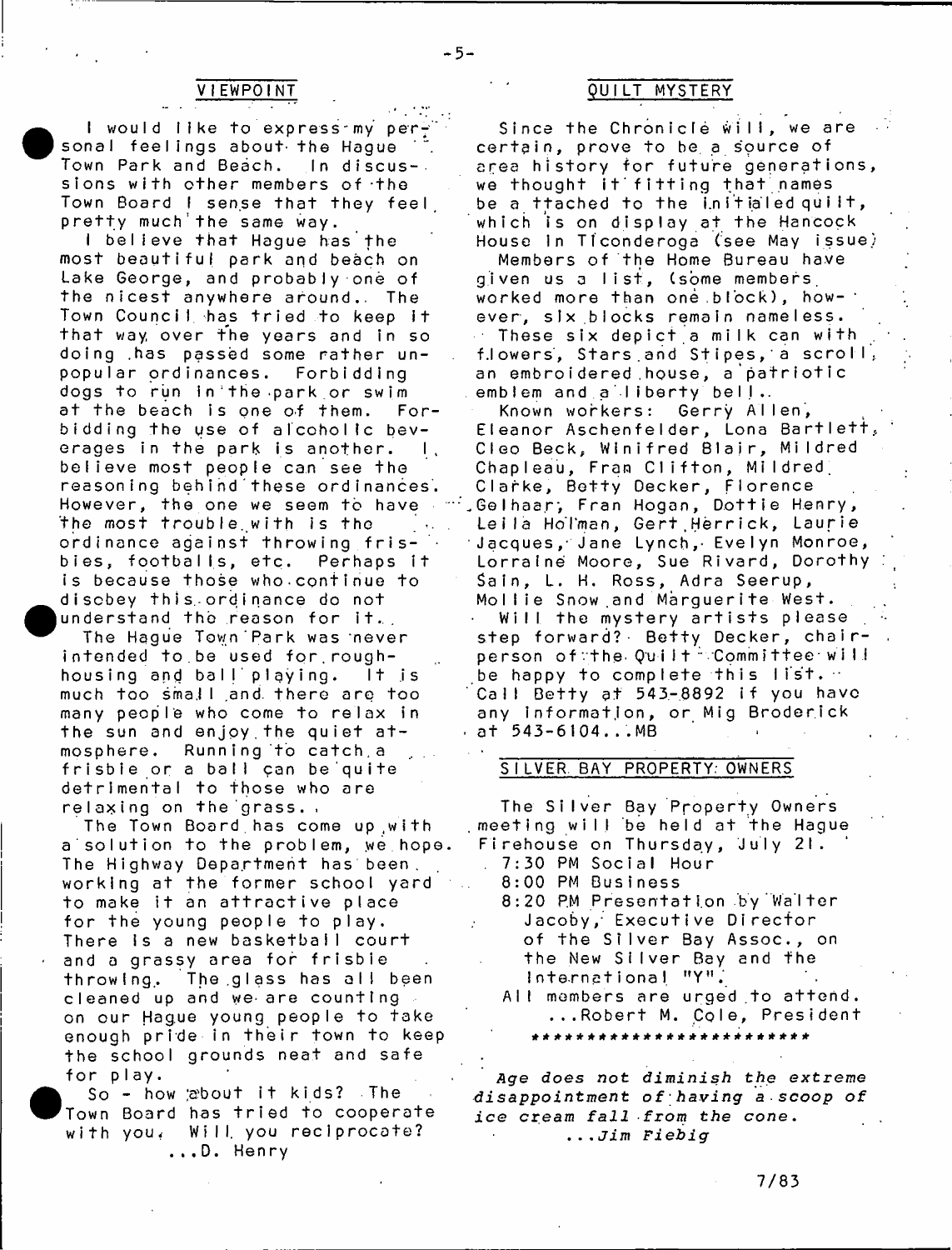# NORTHERN LAKE GEORGE YACHT CLUB OUR TAX DOLLARS AT WORK???

Rick Dhein of Forest Bay and Rick Rottier of Pine Cove placed 2nd overall in the NORTH AMERICAN COMET Championship and 4th in the NORTHERN entitled "Postmaster DOG BITE LAKE GEORGE-HIGHLAND LAKES OPEN. Forty-two comets participated in the regatta on the weekend of July 9. NLGYC skippers were RICK DHEIN, BARBARA ROTTIER SHULTZ, JOHN BARTH, MARK GARRIGA, JOSH GOLDMAN. Crews: RICK ROTTIER, LISA LEONARD, MARTHA SANDY BARTH. Other COMET sailors who assisted in the regatta were Capt. Charles Henderson, Billie Postmaster Penelope Bolton has and Erv DeGraff. .

The NLGYC Junior Summer Program is underway with lessons in sailing, tennis and swimming.' Classes are Mon. through Friday 9 AM to 12 Noon for beginners, intermediate and advanced. Phone JULIE MePARTLIN, Club Manager regarding registration and fees. Enrollment is for non-club as well as club members by the week, month or season...BDG

#### "THE ABERCROMBY EXPEDITION"

This is the title of an article in the July-August issue of ADIR-ONDACK LIFE written by Russell Bellicoe, a summer resident of Haque. It is an interesting and informative explanation of how a British general in the French and Indian War snatched defeat from the jaws of victory at Fort Ticonderoga.

#### ADULT BASIC EDUCATION PROGRAM

Ticonderoga Central School District has been notified that its application for the operation of an Adult Basic Education Program has been approved.

.<br>Classes will be organized in September 1983 and will begin in October. Additional information may be received by calling 585-7422.

-6-

Today our esteemed Postmaster, Penny Bolton received a 40-page booklet from the Postal Dept, AWARENESS KIT, 1983". This booklet is crammed full of all kinds of wonderful information on how all the Hague letter carriers must cope with dogs on their routes. All kinds of press releases are included in this kit including one which states "With the arrival of the 'Dog Days of Summer', Hague asked dog owners to help protect their pets and their letter carriers from the literal and figurative pain of dog bites........Bolton said (number) local carriers were bitten by dogs last year, and (number) dog bite cases have been reported to date this year."- Penny could not give an accurate  $count - she's still counting!$ 

There are Dog Bite campaign scripts for local PSA's, one of which reads "Two of the most popular myths about mail service are 'The check is in the mail' and 'Go ahead and pet him, he doesn't bite.'

This is Hague Postmaster Bolton. It's human nature to believe your. dog wouldn't hurt a fiy, but the statistics say otherwise. Last : year, nearly 7,000 postal employees were bitten by dogs. In 1981, one carrier died, and every year many, are either partially or permanently disabled. Please help us stop these needless attacks by keeping, your pet in a fenced yard, on a leash or tether, in your home or otherwise controlled to allow your, carrier to..deliver your mail safely." (That all takes 40 seconds)

There are 16mm films available. Maybe we could see them when we pick up our mail!

And I could go on and on, but now I'm almost out of space and all i really wanted to do anyway was fill up this column... DJH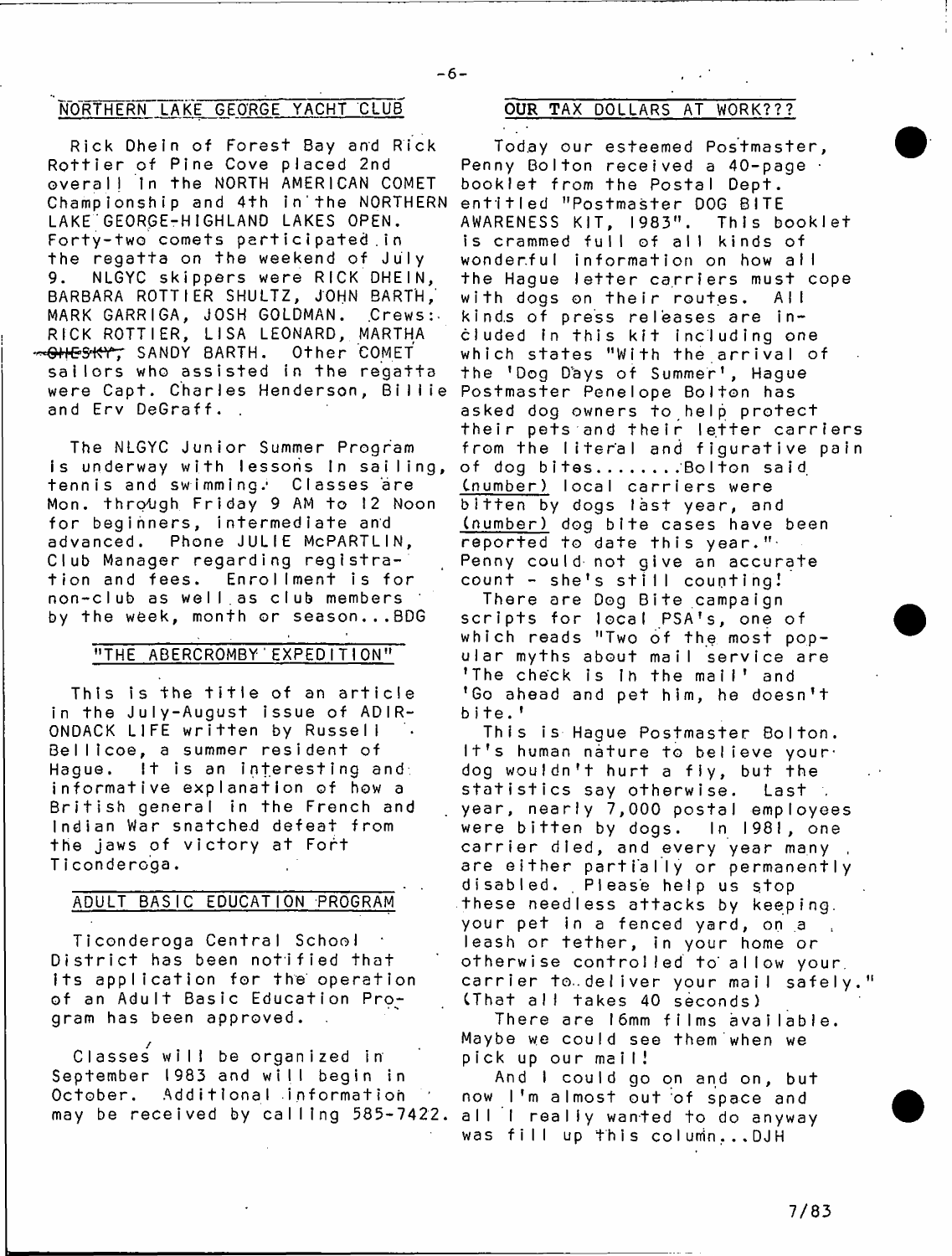#### SOUNDINGS

- BORN A Boy to Cyrus & Radene Labatore, Split Rock Road on July 6, 1983. .
- MARRIED Elisabeth Marteleur of Brussels, Belgium, to David Darrin, son of the late David . M. Darrin and Margaret Darrin, summer resident of Hague, on June 19. **A** . **A** . **A** . **A** .
- $MARRIED Korrinna Rockwell$ , daughter of Mr. & Mrs. Vernie Rockwell, Hague, to Mark Di Bernardo on July 9 at St. Mary's Church in Ticonderoga.
- MARRIED lanne Wren Casada of Afton, WY, daughter of Mrs. Alan **G.** Harquail of Annapolis, MD, to Edward A. Henry, also of Afton, son of Mrs. John T. - . Henry, Hague, at Viewpoint-, Hague, on July 15.
- DIED Bergen Olson, 86, longtime resident of Hague, on July 10 in Moses Ludington Ho.sp I t a I .
- KATHI HUDAK, daughter of Mr. & Mrs. Richard Hudak, Hague, has achieved Honors on the Dean's List at Skidmore College for the second semester with a 3.59 average. Kathi is majoring in Music and Biology. She will be participating in the cast of "HMS Pinafore" for the Silver Bay Assoc. EMP's summer play on August  $18, 49$  and  $20.$
- KATHLEEN VISCARDI MARTIN, daughter of Judge and Mrs. Dominick Viscardi, has received her law degree Cum Laude from Cornell Law School on May 22, I983. Kathy was awarded the American Jurisprudence Award for the highest grade in Family Law.

TINA BELDEN, JACQUELINE DUNSMORE, GLENN McKEE and MICHAEL MEOLA were the recipients of the Mary C. Beste *deroga will hold its annual Flea* Scholarship Award at the Ti graduation exercises on June 25.

BRUCE BEVINS, son of Dorothy Bevins Hague, is participating in an Il-day tour of the People's Republic of China this summer. The group will study language. and history at Hangzhon Univ. Bruce is a 1966 graduate of Hague Central School and is presently teaching at Arlington High School, Poughkeepsie, NY.  $\sim 100$  $\sim$ 

EDNA MIDDLETON BUTLER, formerly of Haque was honored at a retirement party, recognizing her 18 years of service as director of the Glens Falls Senior Citizen Center.

#### SIGNS MISSING

Dan Belden, Highway Superintendent has reported the disappearance of two town road signs, namely SHAMROCK ROAD.and DELAWARE AVE., and  $\therefore$  a large Park Commission sign for TERRACE ROAD. If you know the whereabouts of any of these signs, please call Dan at the Town Shed.

These signs are expensive to replace - it all comes out of your taxpayers pockets...djh

### A NOTE FROM CLIFTON WEST, TOWN HISTORIAN

My father sold several dozen gasoline heated flat irons around Hague before 1920. There must be some around yet. The Hague Historical Society would appreciate the gift of one for its antique col-Iect ion...  $\sim 10^{-11}$ 

. CORRECTION

David DeLarm recently graduated from Plymouth State College, Plymouth, NH, not Springfield Colleg e as reported last month. We are sorry that we messed that one up David.

*The Church of the Cross in Ticon-*Market on Saturday, July 23 beginning at 9 AM.